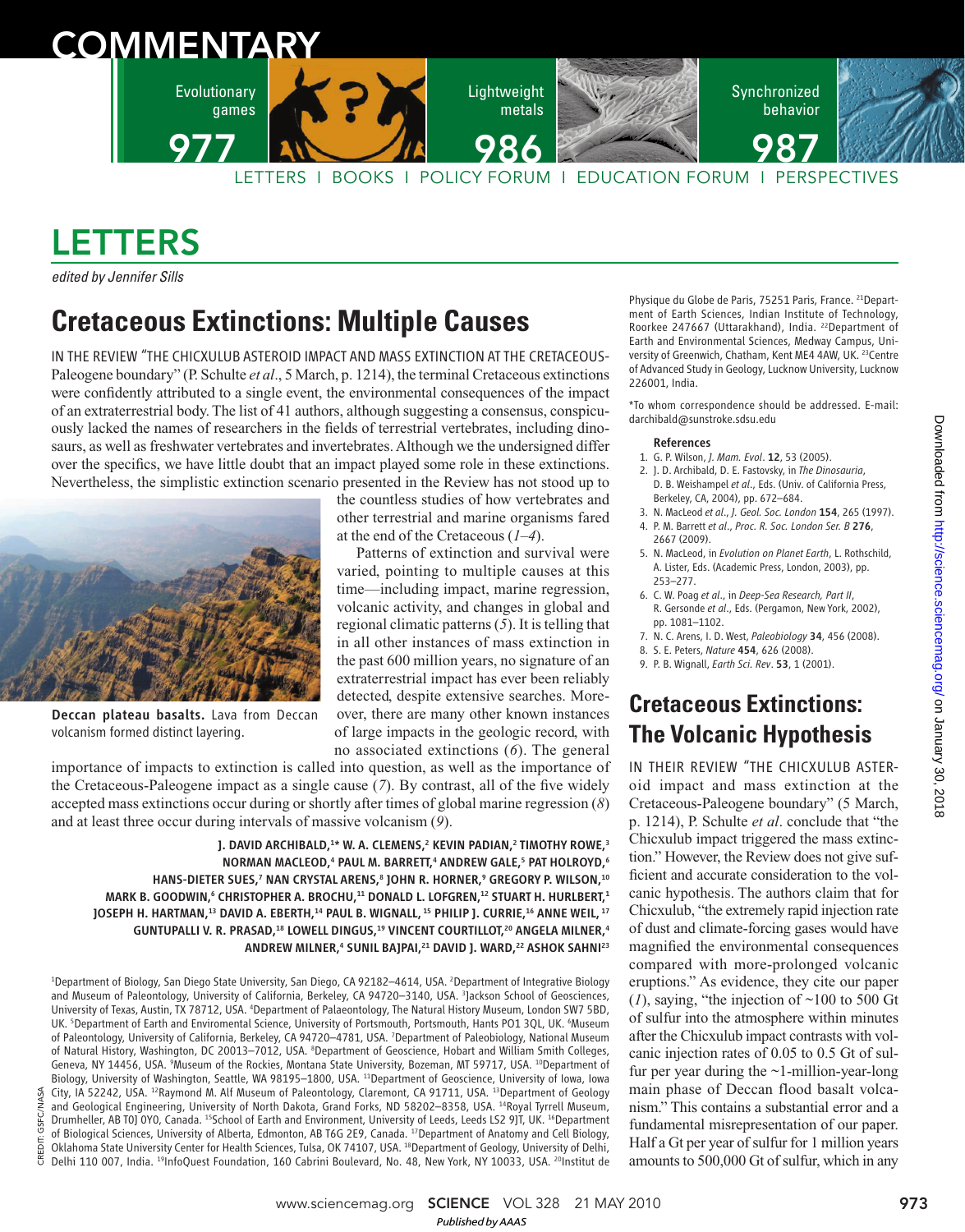#### **CORRECTIONS AND CLARIFICATIONS**

Reports: "Cryogenian glaciation and the onset of carbon-isotope decoupling" by N. L. Swanson-Hysell *et al*. (30 April, p. 608). A typographical error in the Fig. 2 caption was introduced to the print edition during page proofs. The correct final sentence of the Fig. 2 caption is, "An increase in  $k_{_{\rm w}}$  and in the relative burial of C as organic matter can result in a decrease in CO<sub>2</sub>, as shown for the Mesoproterozoic ⊠Tonian ⊠ Cryogenian, without changes in volcanic CO<sub>2</sub> input." The caption is correct in the HTML version online.

Cover caption: (23 April, p. 397). The cover image showed children studying chemistry, not nuclear physics.

Reports: "Protein kinase C-θ mediates negative feedback on regulatory T cell function" by A. Zanin-Zhorov *et al*. (16 April, p. 372). In the first sentence of the second paragraph on p. 372, T<sub>eff</sub> should have been defined as CD4+ CD25<sup>–</sup>.

Reports: "Arsenic trioxide controls the fate of the PML-RARα oncoprotein by directly binding PML" by X.-W. Zhang *et al*. (9 April, p. 240). In the legend for Fig. 3C, the local structure models were described incorrectly; Zn-PML-R is blue and As-PML-R is orange.

Policy Forum: "China's road to sustainability" by J. Liu (2 April, p. 50). In the first sentence, China refers to the People's Republic of China. The word "caused" was missing from the sentence "The 'Great Leap Forward' movement (1958–1961) caused the loss of at least 10% of China's forests to fuel backyard furnaces for steel production."

News Focus: "Immunology uncaged" by M. Leslie (26 March, p. 1573). The article incorrectly stated that the Center for Human Immunology, Autoimmunity, and Inflammation was part of the National Heart, Lung, and Blood Institute. It is a separate initiative sponsored by several NIH institutes. The article should also have emphasized that the center is conducting immunological research and is not a technical service facility.

News Focus: "Treatment as prevention" by J. Cohen (5 March, p. 1196). The title on the graphic mistakenly indicated that "incidence" dropped. The researchers did not measure "incidence" but did find a drop in the number of HIV infections detected.

Reports: "Acetylation of metabolic enzymes coordinates carbon source utilization and metabolic flux" by Q. Wang *et al.* (19 February, p. 1004). In Fig. 2B, the inhibitor used to mimic the *cobB* mutation was NAM (nicotinamide) not NAD<sup>+</sup> (nicotinamide adenine dinucleotide).

climate model would lead to a "snowball" Earth! In (*1*), we estimate the total amount of  $SO_2$  released by the traps at about 10,000 Gt, less by a factor of 50 than that in Schulte *et al*.'s Review. The Deccan erupted in a small number of short, huge pulses, reducing actual injection duration to far less than 1 million years. We and others (*2*, *3*) have argued that two main phases likely lasted a few thousand to tens of thousands of years, during which individual flows would have reached volumes of 10,000 km<sup>3</sup> and released up to 100 Gt of sulfur in one or a few decades (based on analysis of paleomagnetic secular variation). Schulte *et al*. use our study to show that volcanism did not lead to the extinction, yet we showed that injection of  $SO_2$  by a single volcanic pulse could have had a climatic impact similar to Chicxulub. We estimated (*1*) that the largest Deccan pulses emitted up to 100 Gt of sulfur at 0.5 Gt per year for a few decades to tens of decades, implying a radiative effect slightly lower but lasting substantially longer than in the impact case. Whereas impact was a single event, some 30 volcanic pulses emitted total amounts of  $SO_2$  not very different from Chicxulub. Their sequence would have generated a runaway effect not allowed by a single impact or volcanic pulse. Evidence of an association between extinctions and continental flood basalts (CFBs) arising from eruption has been proposed since at least 1986 (*4*–*7*). Subsequent work has shown that all extinction or oceanic anoxia events in the past 300 million years are associated with a

large accumulation of igneous material of the same age within uncertainties (*8*). No conclusive impact has been demonstrated at any mass extinction boundary other than the Cretaceous-Paleogene. The case of the largest CFB (Siberian traps) and mass extinction (Permo-Triassic  $\sim$ 250 million years ago) is now generally accepted. Without challenging the existence or age of the Chicxulub impact, we believe that it is increasingly arguable that it could not by itself have caused a mass extinction, but that because it took place demonstrably during Deccan eruptions (*9*, *10*), it contributed significantly to the mass extinction, as yet another giant lava flow could have, in an already very weakened environment.

VINCENT COURTILLOT\* AND FRÉDÉRIC FLUTEAU

Institut de Physique du Globe, Paris, France.

\*To whom correspondence should be addressed. E-mail: courtil@ipgp.fr

#### References

- 1. A.-L. Chenet *et al*., *J. Geophys. Res*. 114, B06103, 10.1029/2008JB005644 (2009).
- 2. S. Self, T. Thordarson, M. Widdowson, A. Jay, *Earth Planet. Sci. Lett*. 248, 518 (2006).
- 3. G. Keller, T. Adatte, S. Gardin, A. Bartolini, S. Bajpai, *Earth Planet. Sci. Lett*. 268, 293 (2008).
- 4. V. Courtillot *et al*., *Earth Planet. Sci. Lett*. 80, 361 (1986).
- 5. M. R. Rampino, R. B. Stothers, *Science* 241, 663 (1988).
- 6. V. Courtillot, *Isr. J. Earth Sci*. 43, 255 (1994).
- 7. V. Courtillot, *Evolutionary Catastrophes: The Science of Mass Extinctions* (Cambridge Univ. Press, Cambridge, 1999).
- 8. V. Courtillot, P. Renne, *C. R. Acad. Sci*. 335, 113 (2003).
- 9. N. Bhandari, P. N. Shukla, Z. G. Ghevariya, S. M. Sundaram, *Geophys. Res. Lett*. 22, 433 (1995).
- 10. V. Courtillot *et al*., *Earth Planet. Sci. Lett*. 182, 137 (2000).

### **Cretaceous Extinctions: Evidence Overlooked**

IN THEIR REVIEW "THE CHICXULUB ASTEROID impact and mass extinction at the Cretaceous-Paleogene boundary" (5 March, p. 1214), P. Schulte *et al*. analyzed the 30-year-old controversy over the cause of the end-Cretaceous mass extinction and concluded that the original theory of 1980 was right: A large asteroid impact on Yucatan was the sole cause for this catastrophe. To arrive at this conclusion, the authors used a selective review of data and interpretations by proponents of this viewpoint. They ignored the vast body of evidence inconsistent with their conclusion evidence accumulated by scientists across disciplines (paleontology, stratigraphy, sedimentology, geochemistry, geophysics, and volcanology) that documents a complex long-term scenario involving a combination of impacts, volcanism, and climate change. Here, we point out some of the key evidence that Schulte *et al*. overlooked.

The underlying basis for Schulte *et al*.'s claim that the Chicxulub impact is the sole cause for the Cretaceous-Paleogene (K-Pg) mass extinction is the assumption that the iridium (Ir) anomaly at the K-Pg boundary and Chicxulub are the same age. There is no evidence to support this assertion. No Ir anomaly has ever been identified in association with undisputed Chicxulub impact ejecta (impact glass spherules), and no impact spherules have ever been identified in the Ir-enriched K-Pg boundary clay in Mexico or elsewhere (*1*, *2*). In rare deep-sea sites where the Ir anomaly is just above impact spherules, it is due to condensed sedimentation and/or nondeposition.

A Chicxulub impact–generated tsunami is another basic assumption of Schulte *et al*. to account for the impact spherules in late Maastrichtian sediments (including a sandstone complex) in Mexico and Texas. Multiple lines of evidence contradict this assumption and demonstrate long-term deposition before the K-Pg, including burrowed horizons, multiple impact spherule layers separated by limestone, and spherule-rich clasts that indicate the original deposition predates the K-Pg and excludes tsunami deposition (*1*–*4*).

Evidence of the pre–K-Pg age of the Chicxulub impact can also be found in sediments above the sandstone complex in Texas and northeastern Mexico and above the impact breccia in the Chicxulub crater. Evidence shows that the K-Pg boundary is not linked to the sandstone complex and impact spherules (*1*, *2*, *4*–*7*).

Evidence that supports the pre–K-Pg age of the Chicxulub impact is also found in the

974 21 MAY 2010 VOL 328 SCIENCE www.sciencemag.org *Published byAAAS*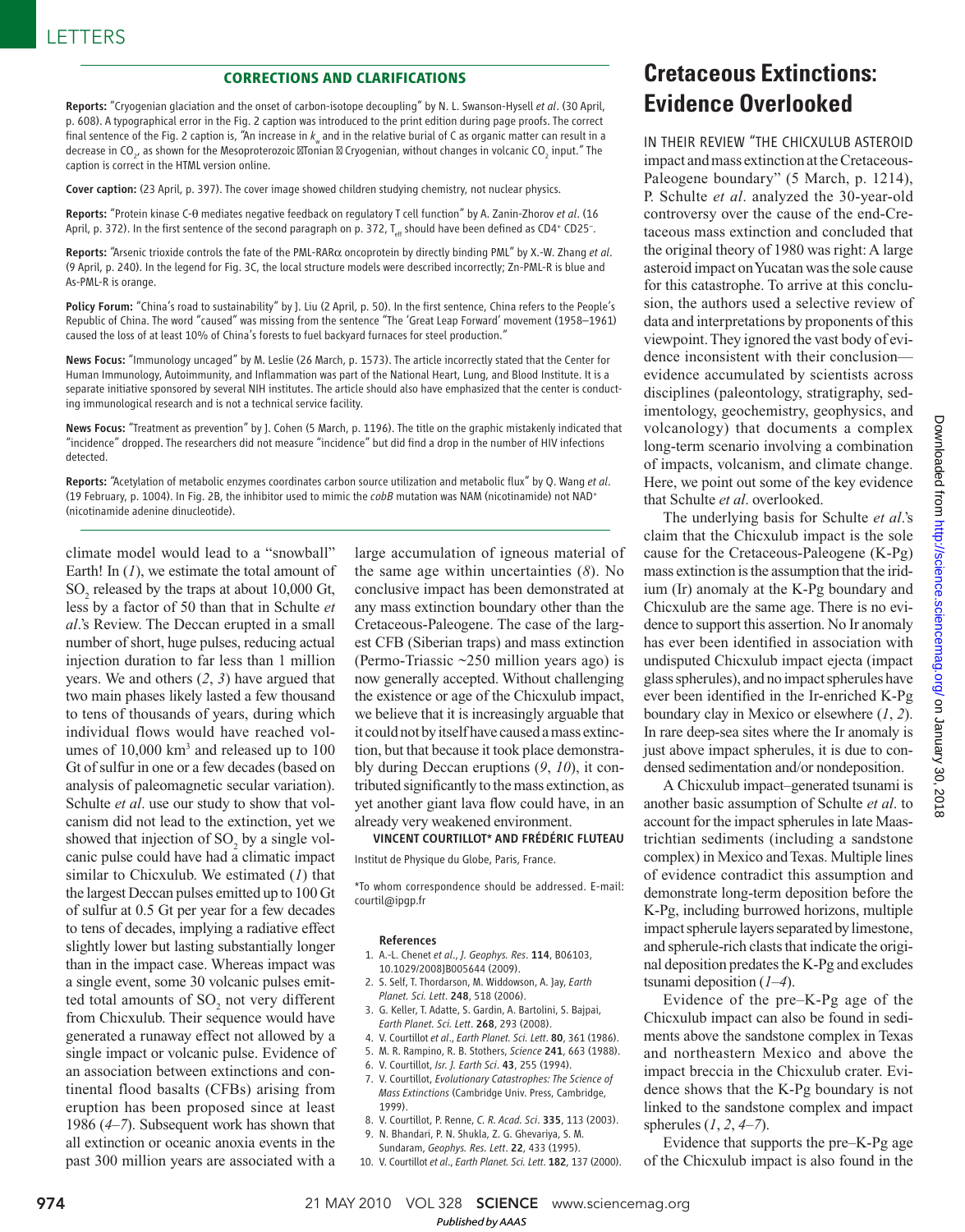presence of a spherule layer in late Maastrichtian sediments below the sandstone complex in northeastern Mexico and Texas (*2, 4*, *8*).

Deccan volcanism is dismissed by Schulte *et al*. as much older and of no consequence in the K-Pg mass extinction. Recent Deccan volcanism studies show the contrary (*9–11*). These studies link the mass extinction with the main phase of Deccan eruptions.

When this evidence is taken into account, it is clear that the massive Chicxulub and Deccan database indicates a long-term multicausal scenario and is inconsistent with the model proposed by Schulte *et al*.

#### GERTA KELLER,<sup>1</sup> \* THIERRY ADATTE,<sup>2</sup> ALFONSO PARDO,<sup>3</sup> SUNIL BAJPAI,<sup>4</sup> ASHU KHOSLA,<sup>5</sup> BANDANA SAMANT<sup>6</sup>

<sup>1</sup>Department of Geosciences, Princeton University, Princeton, NJ 08544, USA. <sup>2</sup>Geological and Paleontological Institute, University of Lausanne, CH 1015 Lausanne, Switzerland. <sup>3</sup>Escuela Politécnica Superior de Huesca, Universidad de Zaragoza, Carretera Cuarte s/n 22071, Huesca, Spain. **<sup>4</sup>**Department of Earth Sciences, Indian Institute of Technology, Roorkee 247 667, Uttarakhand, India. <sup>5</sup>Center for Advanced Study in Geology, Panjab University, Chandigarh 160014, India. <sup>6</sup>Department of Geology, Nagpur University, Nagpur 440 001, Maharashtra, India.

\*To whom correspondence should be addressed. E-mail: gkeller@princeton.edu

#### References

- 1. G. Keller, *Geol. Soc. Amer. Spec. Pap.* 437, 147 (2008).
- 2. G. Keller, W. Stinnesbeck, T. Adatte, D. Stueben, *Earth Sci. Rev*. 62, 327 (2003).
- 3. A. A. Ekdale, W. Stinnesbeck, *Palaios* 13, 593 (1998).
- 4. G. Keller *et al*., *Earth Planet. Sci. Lett*. 255, 339 (2007).
- 5. G. Keller *et al*., *Proc. Natl. Acad. Sci. U.S.A*. 101, 3753 (2004).
- 6. W. C. Ward, G. Keller, W. Stinnesbeck, T. Adatte, *Geology* 23, 873 (1995).
- 7. M. L. Prauss, *Paleogeogr. Paleoclimatol. Paleoecol*. 283, 195 (2009).
- 8. G. Keller, T. Adatte, A. J. Pardo, J. G. Lopez-Oliva, *J. Geol. Soc. London* 166, 393 (2009).
- 9. G. Keller, T. Adatte, S. Gardin, A. Bartolini, S. Bajpai, *Earth Planet. Sci. Lett*. 268, 293 (2008).
- 10. A.-L. Chenet, X. Quidelleur, F. Fluteau, V. Courtillot, S. Bajpai, *Earth Planet. Sci. Lett*. 263, 1 (2007).
- 11. A.-L. Chenet, F. Fluteau, V. Courtillot, M. Gerard, K. V. Subbarao, *J. Geophys. Res*. 113, B04101 (2008).

#### **Response**

CREDIT: NASA

THE LETTERS BY ARCHIBALD *ET AL.*, KELLER *ET al*., and Courtillot and Fluteau question our conclusion that the Cretaceous-Paleogene mass extinction was caused by the asteroid impact at Chicxulub. All three Letters stress that Deccan flood basalt volcanism played a major role in the extinction. Keller *et al*. and Archibald *et al*. also mention that climate change was a factor, and Archibald *et al*. point to marine regression as well.

We disagree with the hypothesis that volcanic activity can explain the extinction. First, geographically extensive biotic records of marine microfossils and terrestrial pollen and spores that reveal the nature of the Cretaceous-Paleogene (K-Pg) mass extinction with

the greatest fidelity do not contain evidence of accelerated extinction rates during the last 400 thousand years of the Cretaceous [our Review and (*1*, *2*)] and therefore do not support the idea that the biosphere was somehow destabilized by Deccan volcanism. In fact, plant macrofossils record a diversification during this time (*2*). Studies of the last 1.5 million years of the Cretaceous from North America, Europe, and Asia [e.g., (*3*, *4*)] are compatible with a sudden extinction scenario for nonavian dinosaurs. Moreover, the constancy of late Maastrichtian open ocean sedimentation (as indicated by climate cycles driven by regular oscillations in Earth's orbit) does not provide evidence for overall declining productivity or instability in marine ecosystems preceding the boundary [e.g., (*5*)].

Second, recent studies suggest that the emplacement of the Deccan flood basalts took place during multiple (~30) large eruptive pulses, most of which predate the K-Pg boundary by several hundred thousand years (*6*). In contrast, others have argued that "activity in the continental flood basalt province as a whole is likely to have been quasi-continuous" (*7*). Nevertheless, it is extremely difficult to reconcile the protracted Deccan flood basalt eruption history with a single abrupt mass extinction horizon exactly at the K-Pg boundary. Although it is well documented that the Chicxulub impact event coincided precisely with sudden paleontological and paleoenvironmental changes and the K-Pg mass extinction [our Review and (*8*, *9*)], there are no comparable data demonstrating that a major pulse of Deccan

volcanism coincided with the mass extinction. Moreover, it remains to be explained why one eruptive event would have resulted in mass extinction, whereas multiple earlier eruptive events of comparable magnitude and duration occurring up to 500 thousand years before the K-Pg boundary (*6*) left few global environmental traces [e.g., (*1*, *2*)].

Third, rates of sulfur injections are critically important to discriminating between environmental consequences of impact versus those of volcanism because the residence time of sulfur in the atmosphere is short (*10*). Courtillot and Fluteau claim that we misrepresent their 2009 paper (*6*). However, the paper includes exactly the numbers (reported as "0.1 to 1 Gt/a sulfur dioxide") we stated. We did not note their finding that the sulfur was released "over durations possibly as short as 100 years for each single eruptive event" (*6*) because this does not affect our conclusions. Maintaining such a sulfur release for 100 years would indeed result in a total sulfur

release of 50 Gt, which is in the order of the lowest estimate for Chicxulub impact (see our Review). However, sulfur is removed from the atmosphere continuously (*10*) and therefore any accumulation in the atmosphere is unsupported, contrary to the claim made by Courtillot and Fluteau. We also emphasize that the instantaneous release of 100 to 500 Gt sulfur is only one consequence of the Chicxulub impact, and the K-Pg boundary mass extinction is likely the result of a combination of several impact-induced environmental effects (including the release of sulfur, soot, dust, and other effects, as noted in our Review), whereas the Deccan flood basalt hypothesis relies exclusively on the injection of sulfur dioxide (*6*).



The Chicxulub Crater. A computer-generated gravity map image shows the Chicxulub Crater on Mexico's Yucatan Peninsula.

With regard to Archibald *et al*.'s and Courtillot and Fluteau's comments about other Phanerozoic mass extinction events that co-occurred with the emplacement of flood basalt provinces, we note that these extinction events are commonly associated with oceanic anoxia, calcification crises, and strong global warming—none of which is observed at the K-Pg boundary (*2*, *10–13*). Furthermore, there is an absence of mass extinctions during several large flood basalt eruptions (*10*, *14*). Each mass extinction event should be considered relative to the record for that event [e.g., (*12*)], and we stress the unique aspects of the K-Pg boundary record. Chicxulub is by far the largest known impact event in the Phanerozoic, and the projectile hit an extraordinarily thick sulfur-rich sedimentary sequence (see our Review). The absence of evidence for impact phenomena at other mass extinctions, discussed by Archibald *et al*., is irrelevant for our synthesis of the stratigraphy and biotic response to the specific Chicxulub impact event.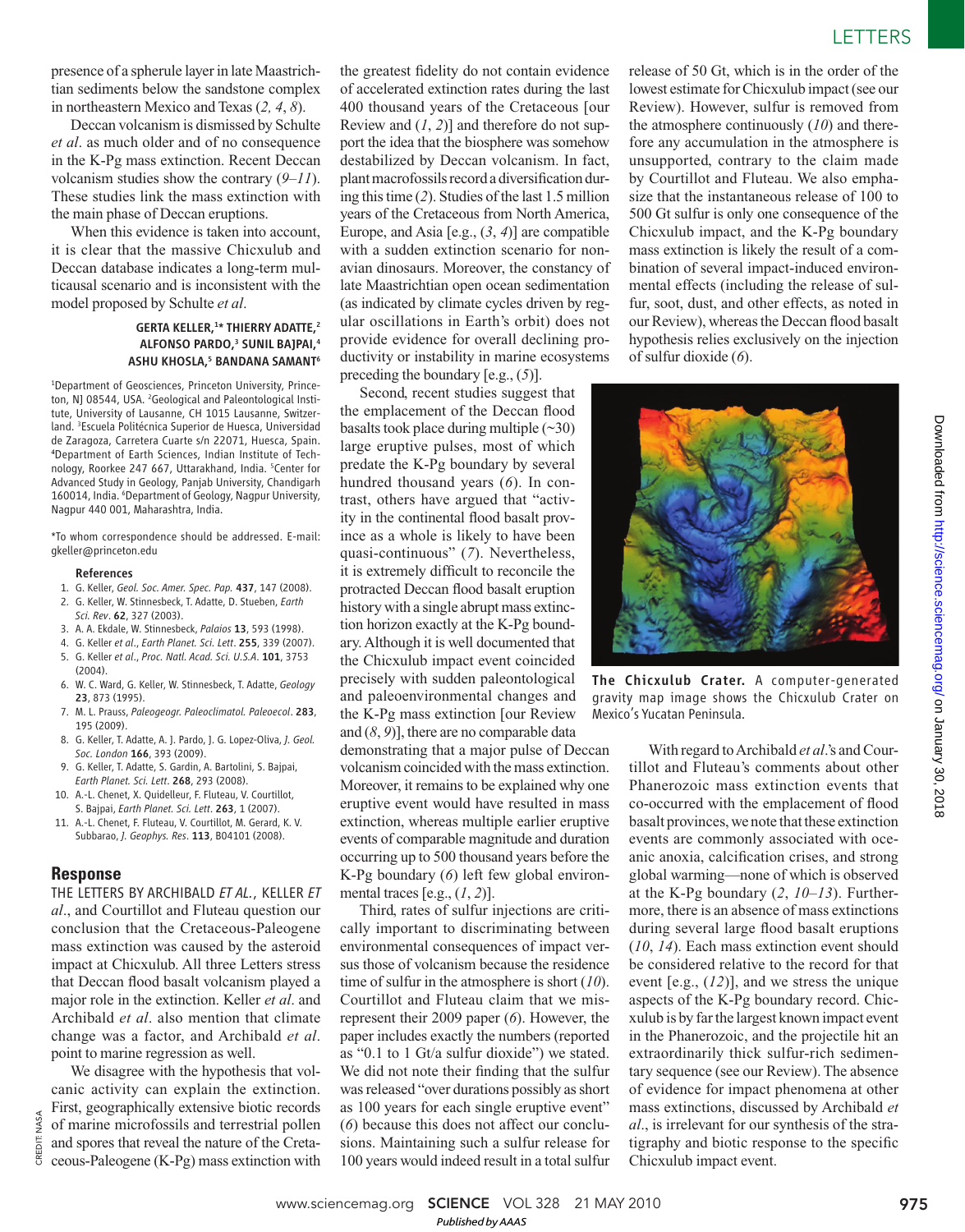### **LETTERS**

Our work in no way diminishes the importance of gaining a better understanding of the environmental consequences of massive volcanism. We do not doubt that such volcanism can significantly perturb the global environment. However, a robust correlation between mass extinction and flood basalt volcanism as suggested by Courtillot and Fluteau is unlikely [see reviews of (*10*, *14*)].

Keller *et al*. and Archibald *et al*. mention that climate change contributed to the extinction. As outlined in our Review and in  $(1, 2)$ , climate fluctuations during the latest Maastrichtian (minor warming and subsequent cooling) and the associated faunal and floral consequences are clearly separated from the abrupt mass extinction event at the K-Pg boundary.

In response to Archibald *et al*.'s point about marine regressions, we note that marine mass extinctions may have coincided with global sea-level changes [e.g., (*15*)]. However, because sea-level changes are numerous (*15*), this association seems coincidental rather than causal (*16*). Sea-level change also fails to explain the disruption of vegetation and the faunal change observed in terrestrial environments at the K-Pg boundary (*1*).

We disagree with the comments of Keller *et al.* regarding the association between Chicxulub impact ejecta and the K-Pg boundary, and we point out that our Review addressed all of the issues to which they refer. Our Review integrated new data with previous work in the peer-reviewed literature to provide substantial corroborating evidence for a global correlation of the Chicxulub impact with the K-Pg boundary.

PETER SCHULTE,<sup>1\*</sup> LAIA ALEGRET,<sup>2</sup> IGNACIO ARE-NILLAS,<sup>2</sup> JOSÉ A. ARZ,<sup>2</sup> PENNY J. BARTON,<sup>3</sup> PAUL R. BOWN,<sup>4</sup> TIMOTHY J. BRALOWER,<sup>5</sup> GAIL L. CHRISTESON,6 PHILIPPE CLAEYS,7 CHARLES S. COCKELL,8 GARETH S. COLLINS,9 ALEXANDER DEUTSCH,<sup>10</sup> TAMARA ]. GOLDIN,<sup>11</sup> KAZUHISA GOTO,12 JOSÉ M. GRAJALES-NISHIMURA,<sup>13</sup> RICHARD A. F. GRIEVE,<sup>14</sup> SEAN P. S. GULICK,<sup>6</sup> KIRK R. JOHNSON,<sup>15</sup> WOLFGANG KIESSLING,<sup>16</sup> CHRISTIAN KOEBERL,<sup>11</sup> DAVID A. KRING,<sup>17</sup> KENNETH G. MACLEOD,<sup>18</sup> TAKAFUMI MATSUI,<sup>12</sup> JAY MELOSH,<sup>19</sup> ALESSANDRO MONTANARI,<sup>20</sup> JOANNA V. MORGAN,<sup>9</sup> CLIVE R. NEAL,<sup>21</sup> RICHARD D. NORRIS,<sup>22</sup> ELISABETTA PIERAZZO,<sup>23</sup> GREG RAVIZZA,<sup>24</sup> MARIO REBOLLEDO-VIEYRA,<sup>25</sup> WOLF UWE REIMOLD,<sup>16</sup> ERIC ROBIN,<sup>26</sup> TOBIAS SALGE,<sup>27</sup> ROBERT P. SPEIJER,<sup>28</sup> ARTHUR R. SWEET,<sup>29</sup> JAIME URRUTIA-FUCUGAUCHI, 30 VIVI VAJDA, 31 MICHAEL T. WHALEN, 32 PI S. WILLUMSEN31

<sup>1</sup>GeoZentrum Nordbayern, Universität Erlangen-Nürnberg, Schlossgarten 5, D-91054 Erlangen, Germany. <sup>2</sup>Departamento de Ciencias de la Tierra e Instituto Universitario de Investigación de Ciencias Ambientales de Aragón, Universidad de Zaragoza, Pedro Cerbuna 12, E-50009 Zaragoza, Spain. 3Department of Earth Sciences, University of Cam-

bridge, Cambridge CB2 3EQ, UK. <sup>4</sup>Department of Earth Sciences, University College London, Gower Street, London WC1E 6BT, UK. <sup>5</sup>Department of Geosciences, Pennsylvania State University, University Park, PA 16802, USA. <sup>6</sup>Institute for Geophysics, Jackson School of Geosciences, University of Texas at Austin, Austin, TX 78759, USA. <sup>7</sup>Earth System Science, Vrije Universiteit Brussel, Pleinlaan 2, B-1050 Brussels, Belgium. <sup>8</sup>Centre for Earth, Planetary, Space, and Astronomical Research, Open University, Milton Keynes, MK7 6AA, UK. 9Earth Science and Engineering, Imperial College London, London SW7 2BP, UK. <sup>10</sup>Institut fur Planetologie, Universität Münster, D-48149 Münster, Germany. <sup>11</sup>Department of Lithospheric Research, University of Vienna, Althanstrasse 14, A-1090 Vienna, Austria. <sup>12</sup>Planetary Exploration Research Center, Chiba Institute of Technology 2-17-1 Tsudanuma, Narashino, 275-0016 Chiba, Japan. <sup>13</sup>Programa de Geología de Exploracíon y Explotacíon, Dirección de Investigación y Posgrado, Instituto Mexicano del Petróleo, Eje Lázaro Cárdenas No. 152, C.P. 07730, México City, México. 14Earth Sciences Sector, Natural Resources Canada, Ottawa, ON K1A 0E4, Canada. <sup>15</sup>Research and Collections Division, Denver Museum of Nature and Science, 2001 Colorado Boulevard, Denver, CO 80205, USA. <sup>16</sup>Museum für Naturkunde, Leibniz Institute at the Humboldt University Berlin, Invalidenstrasse 43, D-10115 Berlin, Germany. <sup>17</sup>Center for Lunar Science and Exploration, Universities Space Research Association–Lunar and Planetary Institute, Houston, TX 77058–1113, USA. <sup>18</sup>Department of Geological Sciences, University of Missouri, Columbia, MO 65211, USA. 19Earth and Atmospheric Sciences, Purdue University, West Lafayette, IN 47907–2051, USA. <sup>20</sup>Osservatorio Geologico di Coldigioco, 62021 Apiro (MC), Italy. 21Department of Civil Engineering and Geological Sciences, University of Notre Dame, Notre Dame, IN 46556, USA. <sup>22</sup>SIO Geological Collections, Scripps Institution of Oceanography, La Jolla, CA 92093–0244, USA. 23Planetary Science Institute, Tucson, AZ 85719, USA. <sup>24</sup>Department of Geology and Geophysics, School of Ocean and Earth Science and Technology, University of Hawaii, Manoa, Honolulu, HI 96822, USA. 25Unidad de Ciencias del Agua, Centro de Investigación Científica de Yucatán, Cancún, Quintana Roo, 77500, México. <sup>26</sup>Laboratoire des Sciences du Climat et de l'Environnement, Institut Pierre et Simon Laplace, Commission à l'É nergie Atomique/CNRS/Université de Versailles Saint Quentin en Yveunes-UMR 1572, Avenue de la Terrasse, F-91198 Gif-sur-Yvette Cedex, France. <sup>27</sup>Bruker Nano GmbH, Schwarzschildstraße 12, D-12489 Berlin, Germany. 28Department of Earth and Environmental Sciences, K.U.Leuven, Box 2408, Celestijnenlaan 200E, 3001 Leuven, Belgium. 29Natural Resources Canada, Geological Survey of Canada Calgary, 3303 33rd Street NW, Calgary, AB T2L 2A7, Canada. 30Laboratorio de Paleomagnetismo y Paleoambientes, Programa Universitario de Perforaciones en Oceanos y Continentes, Instituto de Geofísica, Universidad Nacional Autónoma de México (UNAM), DF 04510 México, México. <sup>31</sup>Department of Earth and Ecosystem Sciences, Lund University, Sölvegatan 12, 223 62 Lund, Sweden. <sup>32</sup>Department of Geology and Geophysics, University of Alaska, Fairbanks, AK 99775, USA.

\*To whom correspondence should be addressed. E-mail: schulte@geol.uni-erlangen.de

#### **References**

- 1. D. J. Nichols, K. R. Johnson, *Plants and the K-T Boundary* (Cambridge Univ. Press, 2008).
- 2. P. Wilf, K. R. Johnson, B. T. Huber, *Proc. Natl. Acad. Sci. U.S.A*. 100, 599 (2003).
- 3. D. E. Fastovsky, P. M. Sheehan, *GSA Today* 15, 4 (2005). 4. V. Riera, O. Oms, R. Gaete, A. Galobart, *Palaeogeogr.*
- *Palaeoclimatol. Palaeoecol*. 283, 160 (2009). 5. T. D. Herbert, I. Premoli-Silva, E. Erba, A. G. Fischer, *Soc.*
- *Econ. Paleont. Mineral. Spec. Publ*. 54, 81 (1995).
- 6. A.-L. Chenet *et al*., *J. Geophys. Res*. 114, B06103 (2009). 7. A. E. Jay *et al.*, *J. Geol. Soc*. 166, 13 (2009).
- 
- 8. T. J. Bralower *et al*., *Geology* 38, 199 (2010).
- 9. S. Jiang *et al.*, *Nat. Geosci*. 3, 280 (2010).
- 10. P. B. Wignall, *Earth Sci. Rev*. 53, 1 (2001).
- 11. R. V. White, A. D. Saunders, *Lithos* 79, 299 (2005). 12. V. Vajda, S. McLoughlin, *Rev. Palaeobot. Palynol*. 144, 99 (2007).
- 13. W. Kiessling, C. Simpson, *Global Change Biol.*, published online 24 February 2010; 10.1111/j.1365-2486.2010.

02204.x, in press.

- 14. S. Kelley, *J. Geol. Soc. London* 164, 923 (2007).
- 15. K. G. Miller *et al*., *Science* 310, 1293 (2005).
- 16. A. B. Smith, A. S. Gale, N. E. A. Monks, *Paleobiology* 27, 241 (2001).

## **Honing the Test-and-Treat HIV Strategy**

IN HIS NEWS FOCUS STORY ("TREATMENT AS prevention," 5 March, p. 1196), J. Cohen reviews ideas presented at the 17th Conference on Retroviruses and Opportunistic Infections about the use of HIV treatment as prevention. Enthusiasm for the treatment-as-prevention approach has grown in recent years as (i) the drugs have become safer, better tolerated, and more widely available; (ii) widespread testing has become cheaper and more efficient; (iii) earlier therapy has become desirable; and (iv) mathematical modeling by some (*1*) (but by no means all) has suggested that a test-andtreat strategy could control the spread of HIV.

Cohen cites an observational analysis, by Donnell *et al.*, that reported considerable reduction of HIV transmission in HIV discordant couples when ART was provided to the HIV-infected index partner (2). This finding similar to work from Sullivan *et al.* presented at Conference on Retroviruses and Opportunistic Infections in 2009 (*3*)—helps to support the key assumption that ART reduces infectiousness. However, these studies report only short-term observations; they do not address the durability of this effect or the risk of transmitted drug-resistant HIV strains, two critical considerations for the test-and-treat strategy.

#### TIMOTHY D. MASTRO<sup>1</sup>\* AND MYRON S. COHEN<sup>2</sup>

1 Family Health International, Research Triangle Park, NC 27709, USA. <sup>2</sup>Division of Infectious Diseases, University of North Carolina at Chapel Hill, Chapel Hill, NC 27599, USA.

\*To whom correspondence should be addressed. E-mail: tmastro@fhi.org

#### References

- 1. R. M. Granich, C. F. Gilks, C. Dye, K. M. De Cock, B. G. Williams, *Lancet* 373, 48 (2009).
- 2. D. Donnell *et al*., abstract 136, presented at the 17th Conference on Retroviruses and Opportunistic Infections, San Francisco, CA, 16 to 19 February 2010.
- 3. P. Sullivan *et al*., abstract 52bLB, presented at the 16th Conference on Retroviruses and Opportunistic Infections, Montreal, Canada, 8 to 11 February 2009.

### Letters to the Editor

Letters (~300 words) discuss material published in *Science* in the previous 3 months or issues of general interest. They can be submitted through the Web (www.submit2science.org) or by regular mail (1200 New York Ave., NW, Washington, DC 20005, USA). Letters are not acknowledged upon receipt, nor are authors generally consulted before publication. Whether published in full or in part, letters are subject to editing for clarity and space.